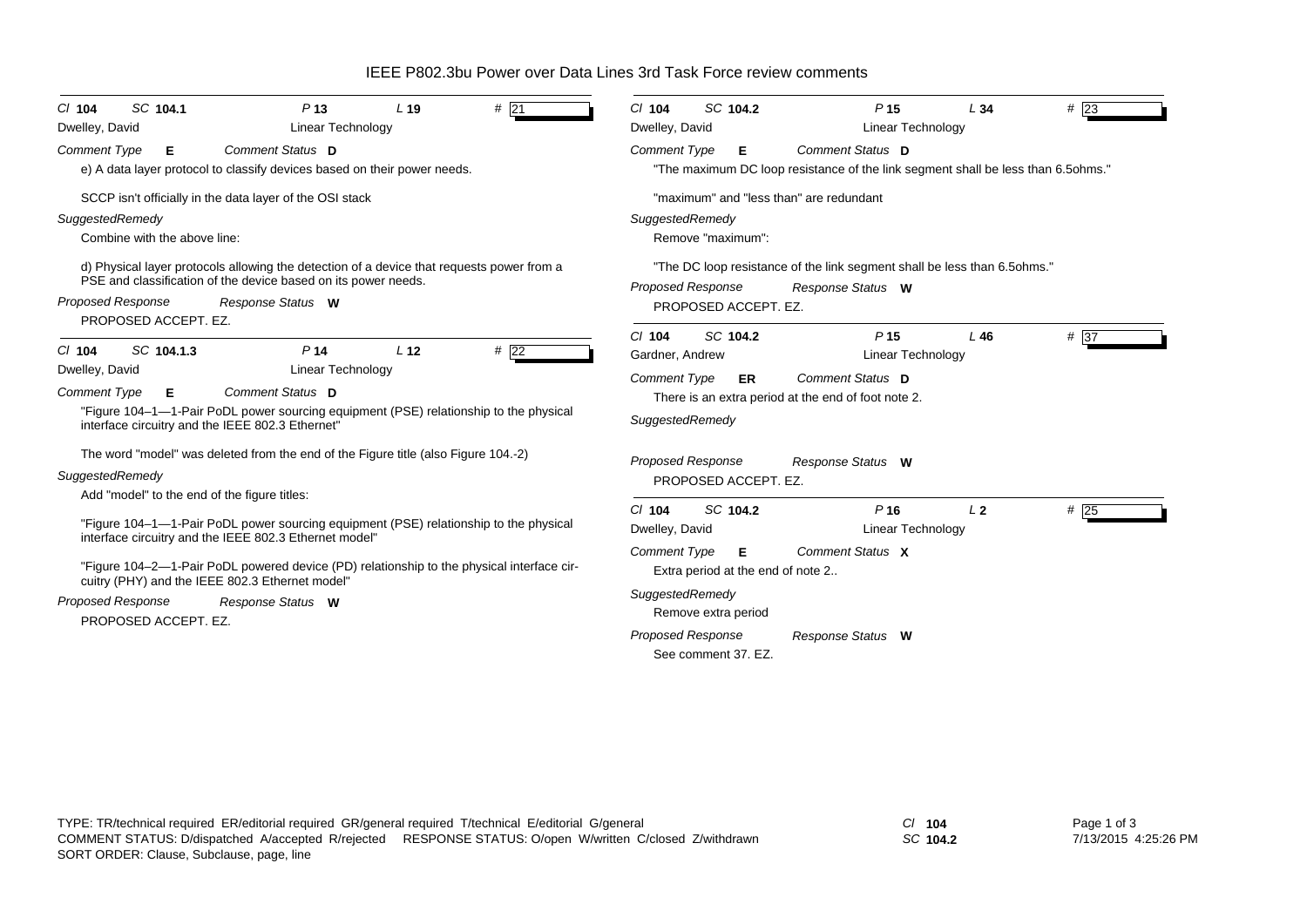IEEE P802.3bu Power over Data Lines 3rd Task Force review comments

| SC 104.3.6.7<br>P23<br>L7<br>$#$ 29<br>$CI$ 104<br>Dwelley, David<br>Linear Technology                                              | $Cl$ 104<br>SC 104.5.1<br>P30<br>L <sub>22</sub><br># 35<br>Dwelley, David<br><b>Linear Technology</b>                                                                         |
|-------------------------------------------------------------------------------------------------------------------------------------|--------------------------------------------------------------------------------------------------------------------------------------------------------------------------------|
| Comment Status D<br><b>Comment Type</b><br>$\mathbf{T}$                                                                             | Comment Status D<br><b>Comment Type</b><br>Е                                                                                                                                   |
| This concept has been confusing in PoE:                                                                                             | "Any equipment that can be connected to a PD through a non-MDI connector that is not<br>isolated from the MDI leads needs to provide isolation between all accessible external |
| "Pclass is the minimum continuous class power defined in Table 104.1."                                                              | conductors, including frame ground (if any), and the non-MDI connector."                                                                                                       |
| SuggestedRemedy                                                                                                                     | "needs to" isn't correct IEEE language                                                                                                                                         |
| Change to:                                                                                                                          | SuggestedRemedy                                                                                                                                                                |
| "Pclass is the minimum continuous class power that the PSE shall be capable of                                                      | Change "needs to" to "must"                                                                                                                                                    |
| supplying, defined in Table 104.1."                                                                                                 | <b>Proposed Response</b><br>Response Status W                                                                                                                                  |
| <b>Proposed Response</b><br>Response Status W<br>PROPOSED ACCEPT. EZ.                                                               | PROPOSED ACCEPT. EZ.                                                                                                                                                           |
|                                                                                                                                     | SC 104.6<br># 55<br>P30<br>$Cl$ 104<br>L <sub>51</sub>                                                                                                                         |
| SC 104.4.4<br>P26<br>L <sub>13</sub><br>$#$ 32<br>$CI$ 104                                                                          | <b>Linear Technology</b><br>Gardner, Andrew                                                                                                                                    |
| <b>Linear Technology</b><br>Dwelley, David                                                                                          | Comment Status D<br><b>Comment Type</b><br>Е                                                                                                                                   |
| <b>Comment Type</b><br>Comment Status D<br>Е<br>"The detection signature is a constant voltage per Table 104-4 when measured by the | There is a space missing between 'The' and 'PSE' at the beginning of the first paragraph in<br>sub-clause 104.6.                                                               |
| PSE."                                                                                                                               | SuggestedRemedy                                                                                                                                                                |
| "is" is the wrong word                                                                                                              | Add the space.                                                                                                                                                                 |
| SuggestedRemedy                                                                                                                     | <b>Proposed Response</b><br>Response Status W                                                                                                                                  |
| Replace "is" with "consists of":                                                                                                    | PROPOSED ACCEPT. EZ.                                                                                                                                                           |
| "The detection signature consists of a constant voltage per Table 104–4 when measured<br>by the PSE."                               | # 36<br>$Cl$ 104<br>SC 104.6.3.2<br>P33<br>L 37                                                                                                                                |
| <b>Proposed Response</b><br>Response Status W                                                                                       | Linear Technology<br>Dwelley, David                                                                                                                                            |
| PROPOSED ACCEPT. EZ.                                                                                                                | Comment Status D<br><b>Comment Type</b><br>E<br>Extra quote marks around defined terms                                                                                         |
| # 54<br>$CI$ 104<br>SC 104.4.7<br>P29<br>$L$ 49                                                                                     | SuggestedRemedy                                                                                                                                                                |
| Linear Technology<br>Gardner, Andrew                                                                                                | Remove quotes from "Write 1" and "Write 0". Check for similar quotes elsewhere in this                                                                                         |
| Comment Status D<br><b>Comment Type</b><br>Е                                                                                        | section.<br><b>Proposed Response</b>                                                                                                                                           |
| There appear to be extra carriage returns in sub-clause 104.4.7 on lines 49 and 50.                                                 | Response Status W<br>PROPOSED ACCEPT. EZ.                                                                                                                                      |
| SuggestedRemedy                                                                                                                     |                                                                                                                                                                                |
| <b>Proposed Response</b><br>Response Status W                                                                                       |                                                                                                                                                                                |
| PROPOSED ACCEPT. EZ.                                                                                                                |                                                                                                                                                                                |

TYPE: TR/technical required ER/editorial required GR/general required T/technical E/editorial G/general *Cl* **104** SORT ORDER: Clause, Subclause, page, line COMMENT STATUS: D/dispatched A/accepted R/rejected RESPONSE STATUS: O/open W/written C/closed Z/withdrawn

*SC* **104.6.3.2**

Page 2 of 3 7/13/2015 4:25:31 PM